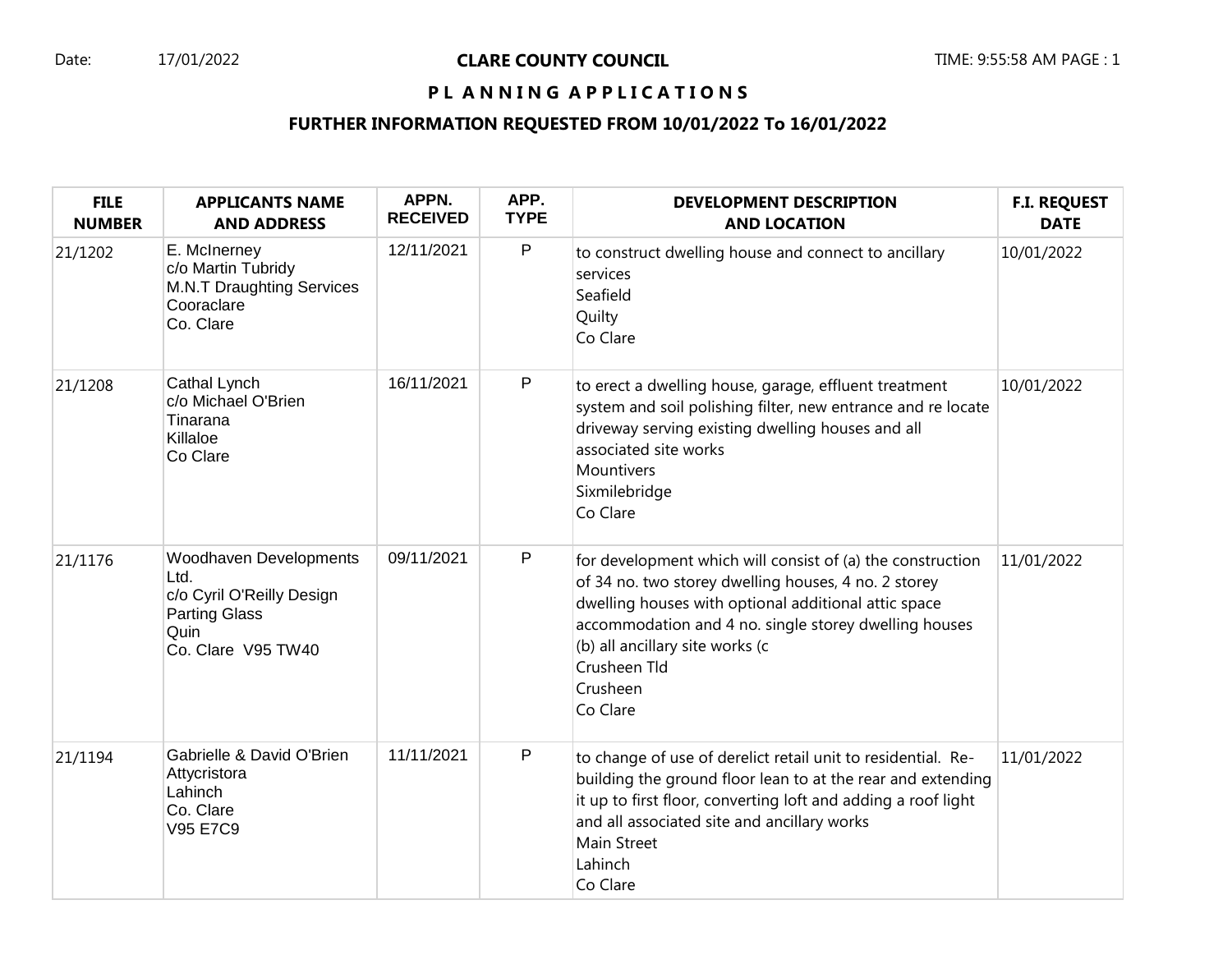#### Date: 17/01/2022 **CLARE COUNTY COUNCIL** TIME: 9:55:58 AM PAGE : 1

## PL ANNING APPLICATIONS

## **FURTHER INFORMATION REQUESTED FROM 10/01/2022 To 16/01/2022**

| 21/1199 | Niamh Egan<br>Caheraderry<br>Lahinch<br>Co. Clare<br><b>V95 TV05</b>                  | 12/11/2021 | P | to build a new dwelling house with garage, install a waste<br>treatment system, creating a new entrance to the public<br>road and all associated site and ancillary works<br>Caheraderry<br>Lahinch<br>Co Clare | 11/01/2022 |
|---------|---------------------------------------------------------------------------------------|------------|---|-----------------------------------------------------------------------------------------------------------------------------------------------------------------------------------------------------------------|------------|
| 21/1198 | Emily Guilfoyle<br>Woodcock Hill Road<br><b>Meelick</b><br>Co. Clare<br>V94 D9F5      | 12/11/2021 | P | to construct private dwelling house, garage, wastewater<br>treatment system, percolation area, entrance and all<br>associated site works<br>Knocklisheen Road<br><b>Meelick</b><br>Co Clare                     | 13/01/2022 |
| 21/1201 | <b>Stanley Devine</b><br>Doncla House<br>Lackyle<br>Ardnacrusha<br>Co. Clare V94 HCN4 | 12/11/2021 | R | of change of use of garage area to a habitable area and car 13/01/2022<br>port at the side of the house at his residence<br>Doncla House<br>Lackyle<br>Ardnacrusha<br>Co Clare                                  |            |

#### **\*\*\* CONTROL REPORT \*\*\***

- Approval : 0
- Extension of Duration : 0
	- Outline : 0
	- Permission : 6
	- Retention : 1
- Permission Consequent : 0

Temporary :